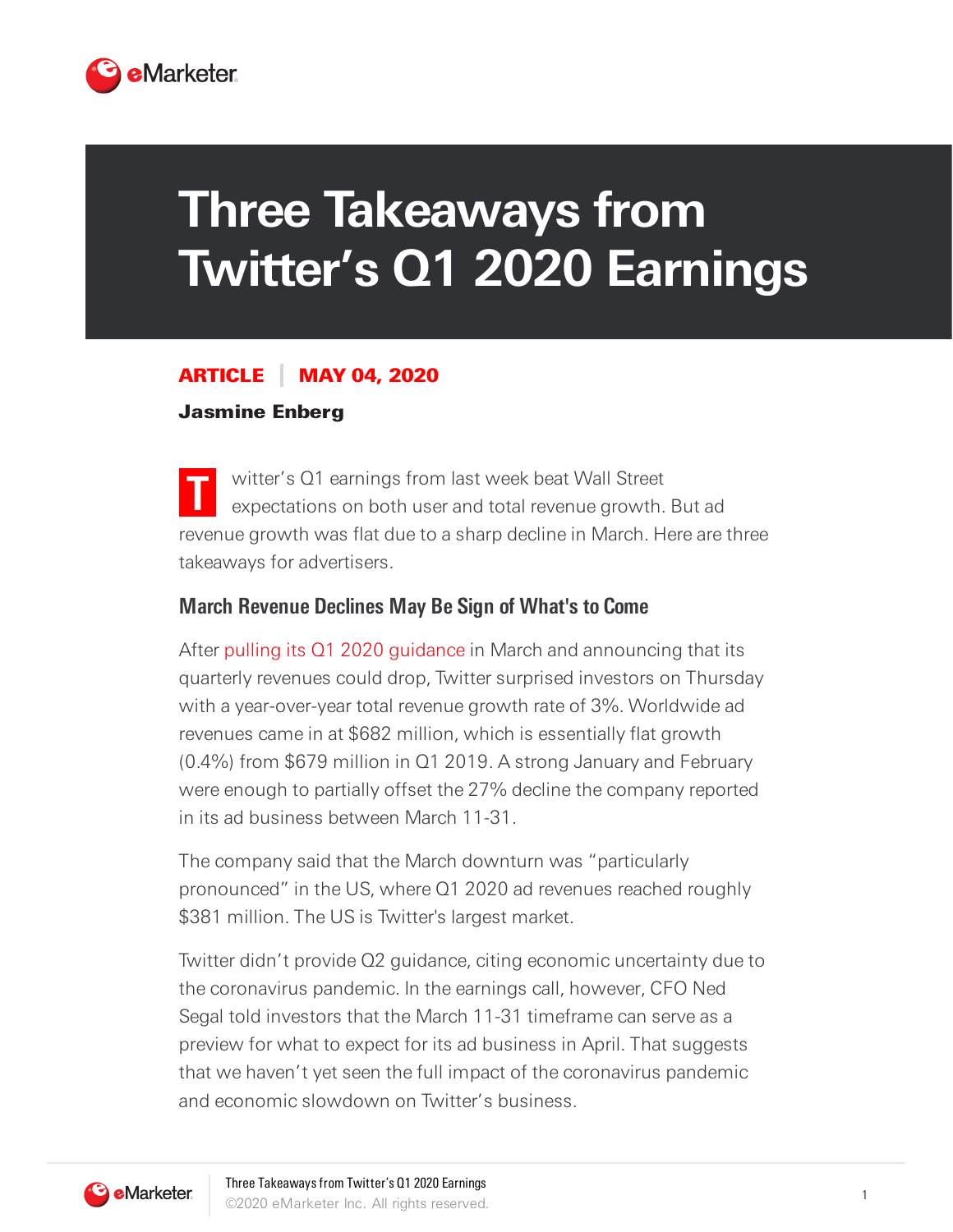In positive news, Twitter said that ad weakness in Asia—which includes its second largest market, Japan—began to subside by the end of the quarter. The region was the first hit by the coronavirus crisis, and many countries there started to ease business and travel restrictions in March. That could bode well for Twitter in the rest of the world, once economies in its other major markets begin to reopen.

But Twitter's ad business is heavily event driven, and event cancellations as a result of social distancing and stay-at-home measures have clearly hurt its bottom line. The continued suspension of major US sports leagues and postponement of the 2020 Summer Olympics will likely negatively impact its revenues in Q2, as well. When asked, Segal didn't comment on whether he expected advertising to pick up later in the year if sports return.

## **Direct Response Is a Top Priority**

Direct-response advertising has been top-of-mind for Twitter in recent quarters, and it's become an even bigger priority given the current situation. By improving its direct response offering, Twitter said it hopes to increase its addressable market, "with more access to advertising demand that may be more resilient through an economic downturn."

Facebook has already been a strong direct-response performer for years, and Snap reported in its Q1 2020 earnings that direct response now makes up more than half of its revenues. In that sense, Twitter is playing catch up to its peers.

Twitter said it aims to accelerate its road map for direct-response advertising, beginning with improvements to its mobile application promotion (MAP) ad format. The new offering is currently being tested among a select group of advertisers, and the company said that there will be a phased expansion of the pilot.

## **Record-High Engagement May Be Temporary**

Twitter reported that its worldwide monetizable daily active users (mDAUs) grew by 24% to 166 million in Q1 2020. That's the highest growth rate for the company since it started reporting mDAUs in Q4